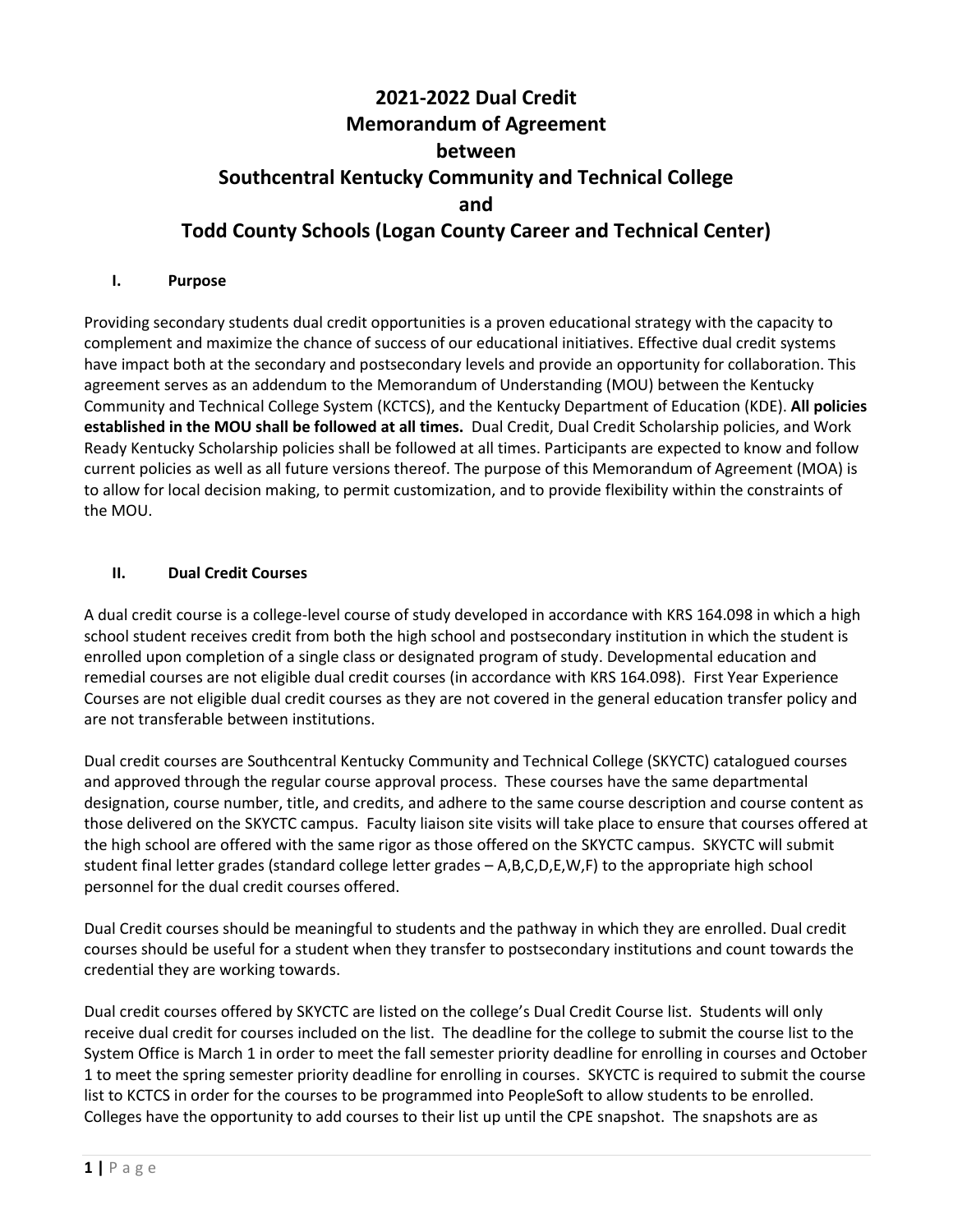follows: November 1, March 30 and August 15. Students will not be able to enroll in a dual credit course until KCTCS receives this signed MOA and the initial college course list.

Per Southern Association of Colleges and Schools Commission on Colleges policy, SKYCTC must maintain control over dual credit classes. This includes:

- Determining student eligibility for admission to dual credit courses
- Managing and overseeing the registration process
- Determination of which courses are offered as dual credit
- Ensuring students follow college admissions and academic policies
- Selecting qualified instructors based on an evaluation of credentials
- Ensuring an appropriate syllabus, curriculum, and student learning outcomes are used
- Determining the textbook and learning resources for the dual credit class
- Providing the student the opportunity to evaluate the instructor

#### **III. Student Fees and Payments**

Tuition for a dual credit course is set by KRS 164.786. Colleges cannot charge eligible dual credit students anything more than the dual credit tuition rate ceiling per credit hour, including fees.

Textbooks, digital content, or eResources are required for most courses. Dual credit Professional Development costs for district faculty is the responsibility of the district. Parties responsible for covering all dual credit related expenses are indicated in the chart included in Appendix A.

## **IV. Payment of Unsuccessful Completion of the Kentucky Dual Credit Scholarship**

The Kentucky Higher Education Assistance Authority (KHEAA) is the agency responsible for administrating the Dual Credit Scholarship (DCS) program. Students are eligible to receive the DCS for two successfully completed dual credit courses in their junior and/or senior year. KCTCS is required to return fifty percent (50%) of the dual credit tuition rate for students who do not successfully complete a DCS course to KHEAA. A student is unsuccessful if they do not receive a D- or higher in the college course **and** the secondary course. Postsecondary grades of I, E and W are not considered successful completion. In the event KCTCS must return 50% of the dual credit tuition rate for an unsuccessful course completion, KCTCS cannot charge students to recover the cost of the returned tuition.

#### **V. Approvals**

**The agreement should be signed by March 1, 2021 and is effective with signatures below for the 2021-2022 academic year. A copy of the executed MOA shall be submitted to the KCTCS Chancellor's office in order to allow students to enroll in dual credit courses at the college.** 

**\_\_\_\_\_\_\_\_\_\_\_\_\_\_\_\_\_\_\_\_\_\_\_\_\_\_\_\_\_\_\_\_\_\_\_\_ \_\_\_\_\_\_\_\_\_\_\_\_\_\_\_\_\_\_\_\_\_\_\_ Superintendent Date Local School District Authority**

**\_\_\_\_\_\_\_\_\_\_\_\_\_\_\_\_\_\_\_\_\_\_\_\_\_\_\_\_\_\_\_\_\_\_\_\_ \_\_\_\_\_\_\_\_\_\_\_\_\_\_\_\_\_\_\_\_\_\_\_\_ Dr. Phil Neal Date President/CEO Southcentral Kentucky Community and Technical College**